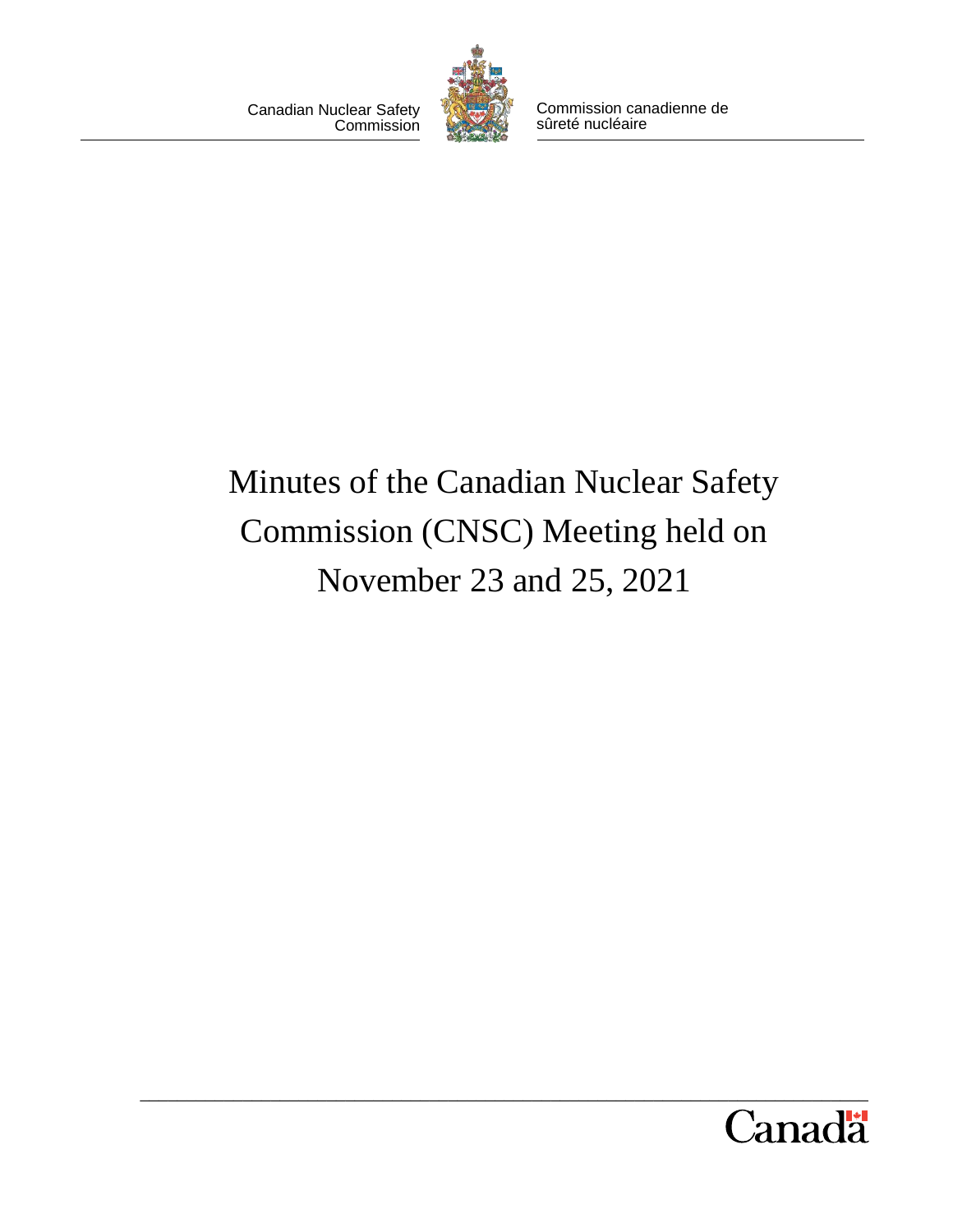Minutes of the Canadian Nuclear Safety Commission (CNSC) meeting held virtually on Tuesday, November 23, 2021, starting at 2:00 p.m. EST and Thursday, November 25, 2021, starting at 10:00 a.m. EST. The public portion of the meeting was [webcast live](https://nuclearsafety.gc.ca/eng/the-commission/webcasts/index.cfm) via the CNSC website, and [video archives](https://nuclearsafety.gc.ca/eng/the-commission/webcasts/archived/index.cfm) are available on the CNSC's website. These minutes reflect both the public portion of the meeting and the Commission's determinations made as a result of the meeting.

Present:

R. Velshi, President T. Berube S. Demeter R. Kahgee M. Lacroix I. Maharaj S. McKinnon

M. Leblanc, Secretary L. Thiele, Senior General Counsel D. MacDonald, Recording Secretary

CNSC staff advisors were: K. Owen-Whitred, E. Lemoine, J. Pyne, M. Laflamme, M. Broeders, A. McAllister, E. Fortier, K. Sauvé, D. Schmidt, M. Davey, L. Simoneau, J. Burta, C. Cianci, K. Murthy, J. Sample, A. Leach, N. Gadbois and R. Buhr

Other contributors were:

- Bruce Power: M. Burton
- Ontario Power Generation: V. Bevacqua
- New Brunswick Power: N. Reicker
- Canadian Nuclear Laboratories: P. Boyle, M. Hughey, G. Dolinar, P. Quinn, S. Brewer, R. Corby, S. Cotnam, S. Morris and J. Gilbert

\_\_\_\_\_\_\_\_\_\_\_\_\_\_\_\_\_\_\_\_\_\_\_\_\_\_\_\_\_\_\_\_\_\_\_\_\_\_\_\_\_\_\_\_\_\_\_\_\_\_\_\_\_\_\_\_\_\_\_\_\_\_\_\_\_\_\_\_\_\_\_\_

• Atomic Energy of Canada Limited: A. MacDonald

e-Docs 6684820 (Word)

e-Docs 6719458 (PDF)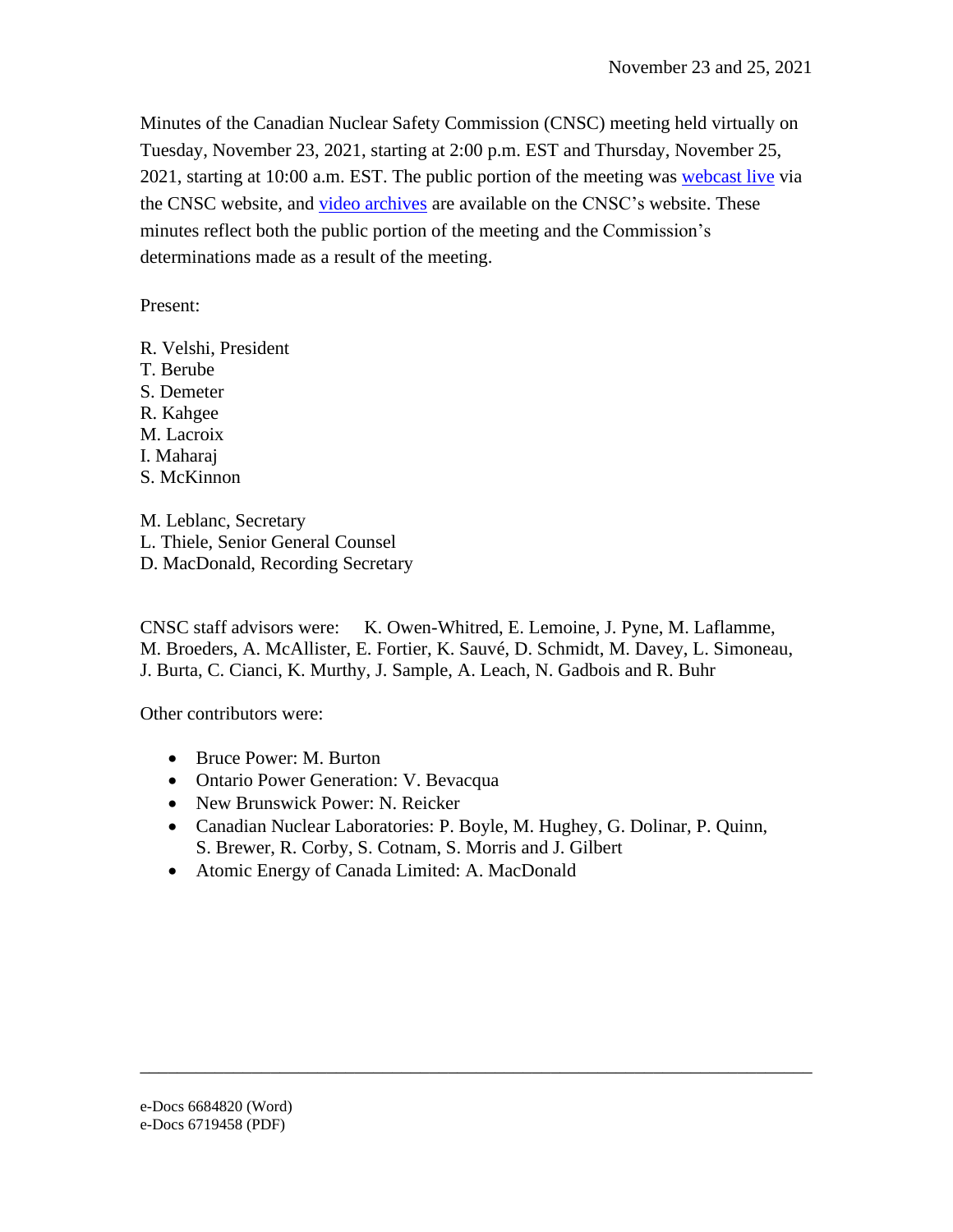## Constitution

- 1. With the notice of meeting [Commission member document \(CMD\)](https://nuclearsafety.gc.ca/eng/the-commission/pdf/21-M51-NoticeCommissionMeeting-Nov.23and25-2021-e.pdf) [21-M51](https://nuclearsafety.gc.ca/eng/the-commission/pdf/21-M51-NoticeCommissionMeeting-Nov.23and25-2021-e.pdf) having been properly given and all permanent Commission members being present, the meeting was declared to be properly constituted.
- 2. Since the Commission meeting held on October 5, 2021, [CMD 21-](https://www.nuclearsafety.gc.ca/eng/the-commission/meetings/cmd/pdf/Meeting-Documents-zip-files/meeting-documents-20211123-20211125.zip) [M32 through CMD 21-M32.9, CMD 21-M35](https://www.nuclearsafety.gc.ca/eng/the-commission/meetings/cmd/pdf/Meeting-Documents-zip-files/meeting-documents-20211123-20211125.zip) through CMD 21- M35.1, and [CMD 21-M51](https://www.nuclearsafety.gc.ca/eng/the-commission/meetings/cmd/pdf/Meeting-Documents-zip-files/meeting-documents-20211123-20211125.zip) through CMD 21-M55 were distributed to members. These documents are further detailed in Appendix A of these minutes.

# Adoption of the Agenda

3. The revised agenda, CMD [21-M52.A,](https://nuclearsafety.gc.ca/eng/the-commission/pdf/21-M52A-RevisedAgendaMeeting-Nov23and25-2021-e.pdf) was adopted as presented.

## Chair and Secretary

4. The President chaired the meeting of the Commission, a ssisted by M. Leblanc, Secretary and D. MacDonal d , Recording Secretary.

# CNSC Participant Funding Program

5. In its [Notices of Participation at](http://nuclearsafety.gc.ca/eng/the-commission/meetings/documents_browse/index.cfm?mid=262&yr=2021) a Commission Meeting regarding CNSC staff's Regulatory Oversight Reports, the CNSC invited members of the public to intervene in writing. Indigenous Nations and communities were invited to also make oral presentations in the spirit of reconciliation and in recognition of the Indigenous oral tradition for sharing knowledge. The CNSC announced the availability of funds through the [Participant Funding Program](http://nuclearsafety.gc.ca/eng/the-commission/participant-funding-program/index.cfm) [\(PFP\)](http://nuclearsafety.gc.ca/eng/the-commission/participant-funding-program/index.cfm) to assist in the review of these reports. A Funding Review Committee (FRC) – independent of the CNSC – reviewed funding applications and made recommendations for funding to the eligible applicants.

## Minutes of the CNSC Meeting Held September 3 and October 5, 2021

6. The Commission had secretarially approved the minutes of the September 3, 2021 (CMD [21-M53\)](https://nuclearsafety.gc.ca/eng/the-commission/pdf/Minutes-CommissionMeeting-September3-e.pdf) and October 5, 2021 [\(CMD](http://www.nuclearsafety.gc.ca/eng/the-commission/pdf/Minutes-CommissionMeeting-October-e.pdf) 21- [M54\)](http://www.nuclearsafety.gc.ca/eng/the-commission/pdf/Minutes-CommissionMeeting-October-e.pdf) Commission meetings.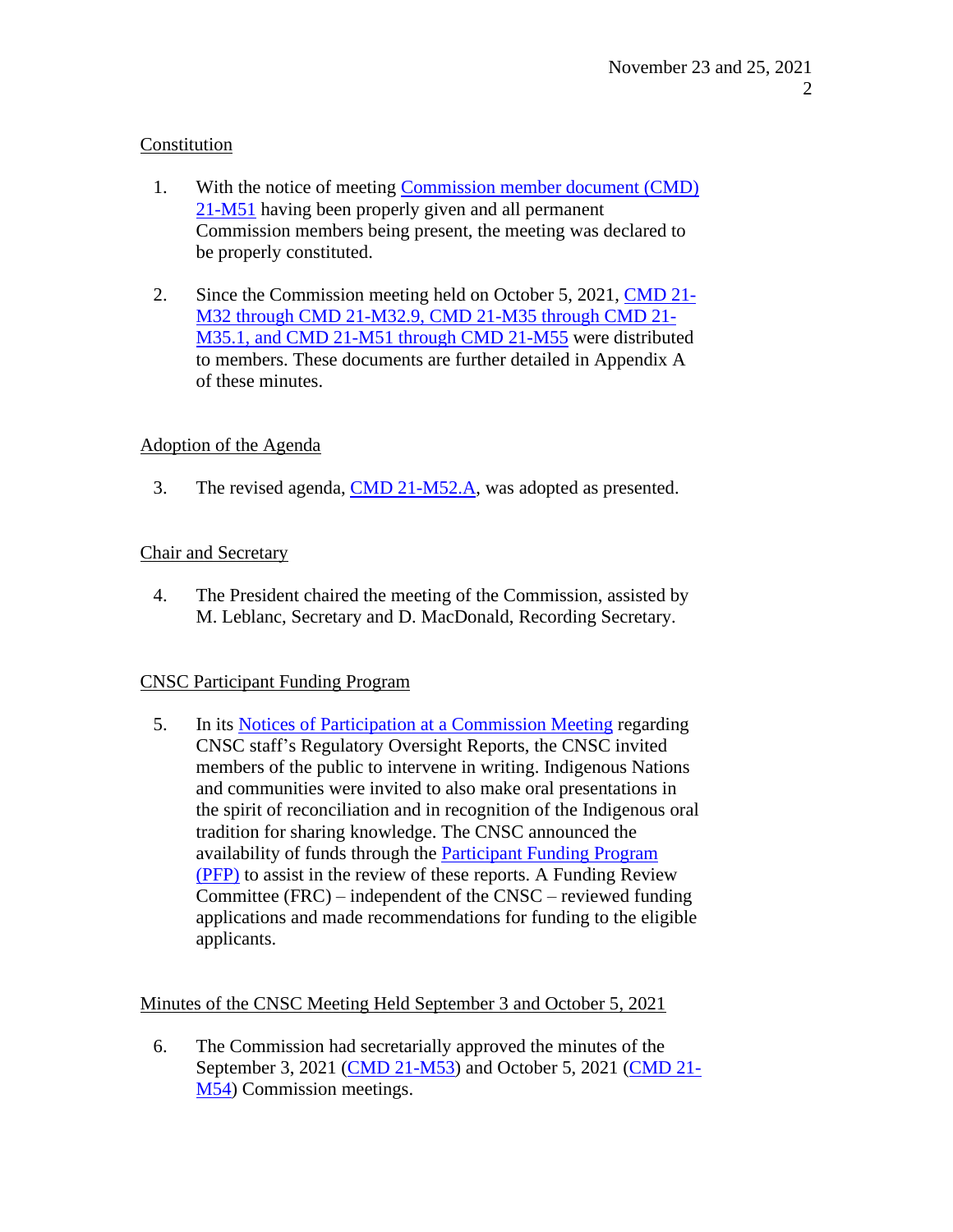# Opening Remarks

7. The Commission noted that Marc Leblanc will be leaving the CNSC at the end of 2021. The Commission thanked Marc for his professionalism and dedication throughout 20 years of service as Commission Secretary.

# **STATUS REPORT ON POWER REACTORS**

- 8. With reference to CMD [21-M55,](https://www.nuclearsafety.gc.ca/eng/the-commission/meetings/cmd/pdf/CMD21/CMD21-M55.pdf) which includes the Status Report on Power Reactors, CNSC staff presented the following updates:
	- Ontario Power Generation (OPG) confirmed an additional COVID-19 case at the Darlington Nuclear Generating Station (NGS), reportable under CNSC [REGDOC 3.1.1, Reporting](https://nuclearsafety.gc.ca/eng/acts-and-regulations/regulatory-documents/published/html/regdoc3-1-1/index.cfm) [Requirements for Nuclear Power](https://nuclearsafety.gc.ca/eng/acts-and-regulations/regulatory-documents/published/html/regdoc3-1-1/index.cfm) Plants;
	- OPG returned Pickering NGS Unit 4 to full power operation; and
	- New Brunswick Power (NB Power) successfully removed the fueling machine from the reactor face and completed fan motor maintenance at the Point Lepreau NGS.
- 9. The Commission asked about the cause of the vibrations affecting the Bruce A Unit 2 turbine steam supply. A Bruce Power representative explained that the root cause is the failure of a valve, coupled with increased steam flow while the lake is cooler. The representative noted that Unit 2 will continue to operate in a de-rated state and that Bruce Power is investigating possible design modifications to address the vibration.
- 10. Asked about COVID-19 vaccination policies and their effect on incidence rates, CNSC staff stated that reasonable measures have been in place at the NGSs and that it has seen no impact on minimum shift complement with respect to COVID-19. Representatives from each licensee provided the Commission with details on the vaccination policies of their respective sites, such as vaccination status disclosures and required testing.

# **INFORMATION ITEMS**

# Regulatory Oversight Report on the Use of Nuclear Substances in Canada: 2020

11. With reference to CMD [21-M35](https://www.nuclearsafety.gc.ca/eng/the-commission/meetings/cmd/pdf/CMD21/CMD21-M35.pdf) and [CMD 21-M35.A,](https://www.nuclearsafety.gc.ca/eng/the-commission/meetings/cmd/pdf/CMD21/CMD21-M35-A.pdf) CNSC staff presented its 2020 regulatory oversight report (ROR) on the use of nuclear substances in Canada (the nuclear substances ROR). The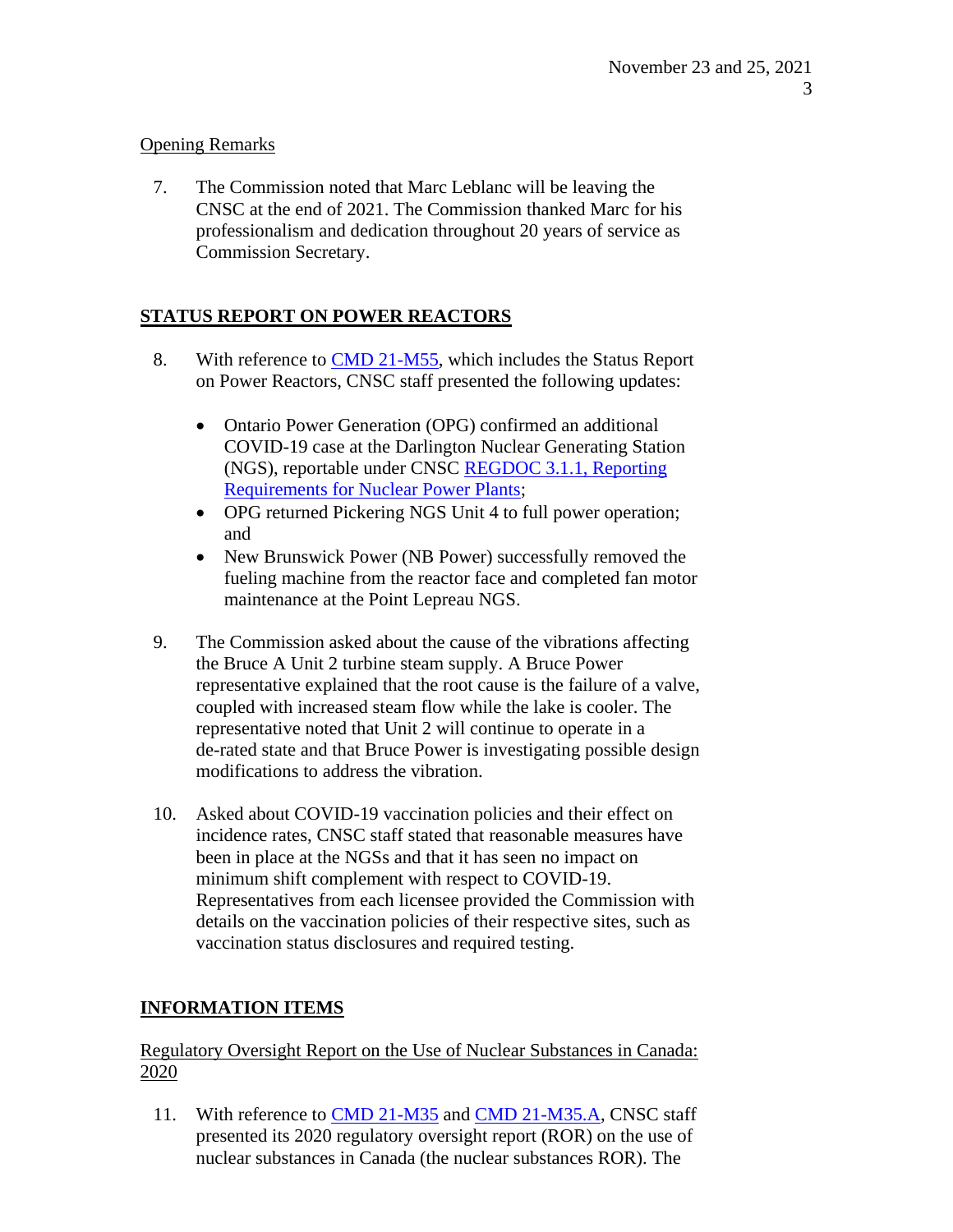nuclear substances ROR summarizes the safety performance of licensees in the medical, industrial, commercial, and academic and research sectors, as assessed by CNSC staff for the 2020 calendar year. Class IB particle accelerator facilities<sup>1</sup>, which are not part of the 2020 nuclear substances ROR, are included every 2 or 3 years and were last discussed in 2019. The Commission found that the nuclear substances ROR clearly conveyed the desired information to the Commission.

- 12. The nuclear substances ROR included the following information:
	- CNSC staff's compliance verification activities and assessment of licensee compliance performance, focusing on the safety and control areas (SCAs) that are the most relevant indicators of licensee safety performance<sup>2</sup>;
	- enforcement activities such as issued orders and administrative monetary penalties (AMPs);
	- licensee performance in keeping radiation doses as low as reasonably achievable (ALARA);
	- events reported to the CNSC by licensees; and
	- CNSC staff's outreach and stakeholder engagement activities.
- 13. In addition, CNSC staff presented the following information:
	- Errata in the nuclear substances ROR;
	- an update on the [Mississauga](https://www.nuclearsafety.gc.ca/eng/the-commission/meetings/cmd/pdf/CMD21/CMD21-M49.pdf) Metals and Alloys (MMA) [bankruptcy](https://www.nuclearsafety.gc.ca/eng/the-commission/meetings/cmd/pdf/CMD21/CMD21-M49.pdf) and indication that the Commission will be asked to revoke MMA's licence in the future;
	- the CNSC's response to the COVID-19 pandemic, including the use of remote inspections, and the pandemic's effect on licensees; and
	- CNSC staff's response to interventions regarding the nuclear substances ROR.
- 14. CNSC staff informed the Commission that the use of nuclear substances in Canada is safe, and that licensees have implemented appropriate programs to protect health, safety, security and the environment. Additionally, CNSC staff reported that it has been able to maintain regulatory oversight over licensees throughout the COVID-19 pandemic.

# *Interventions*

15. With respect to the CNSC's PFP, the FRC recommended that up to \$5,000 in [participant funding](https://nuclearsafety.gc.ca/eng/the-commission/participant-funding-program/opportunities/pfp-2021-DNSR-ROR.cfm) be provided to the Canadian Environmental Law Association (CELA).

<sup>&</sup>lt;sup>1</sup> These Class IB facilities are the Tri University Meson Facility (TRIUMF) and the Canadian Light Source Inc. (CLSI).

<sup>&</sup>lt;sup>2</sup> The SCAs of focus are management system, operating performance, radiation protection, and security.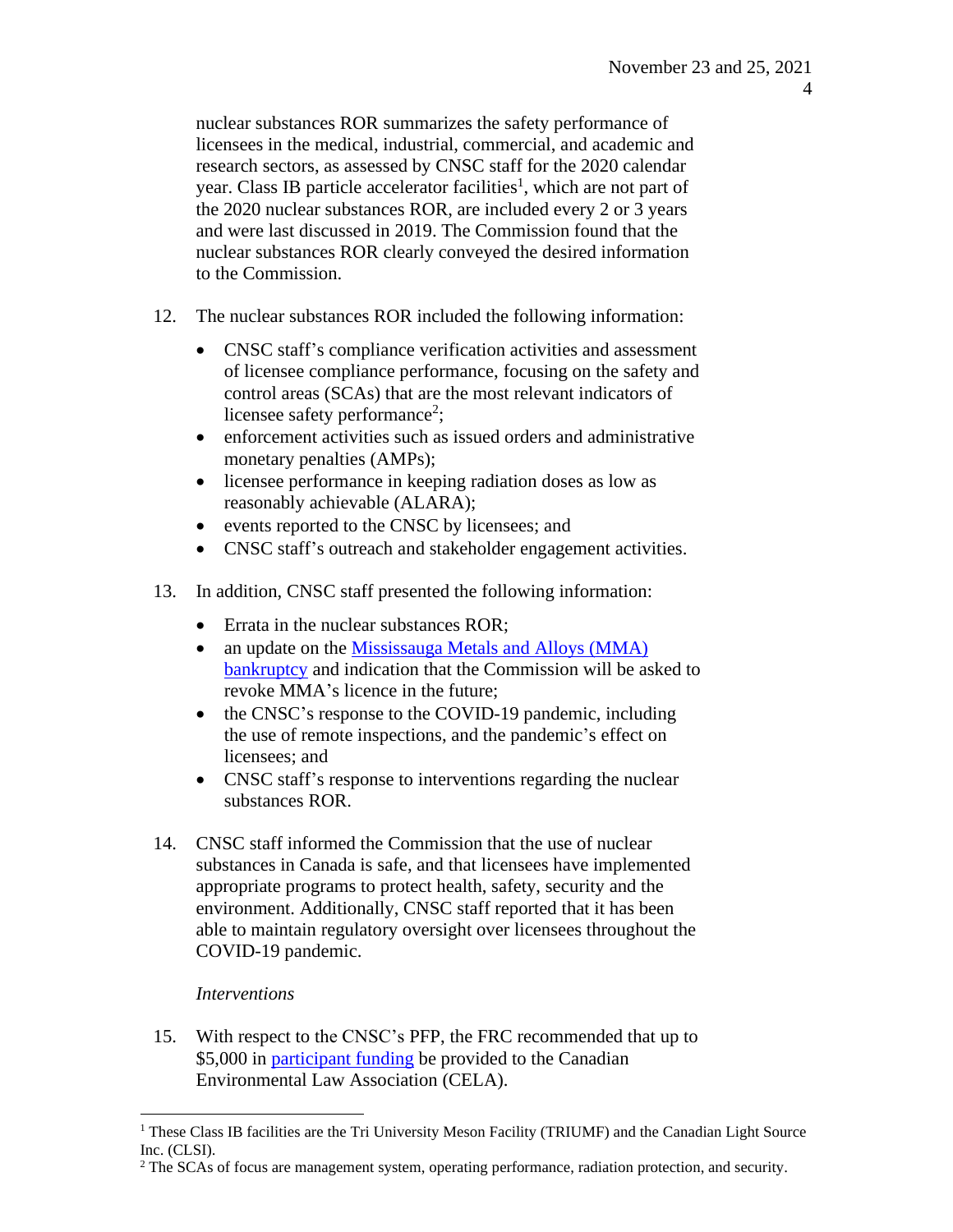- 16. In its written intervention [\(CMD 21-M35.1\)](https://www.nuclearsafety.gc.ca/eng/the-commission/meetings/cmd/pdf/CMD21/CMD21-M35-1.pdf), CELA provided the Commission with its review of the nuclear substances ROR. CELA included 20 recommendations grouped into the areas of depth and scope of review, compliance performance, environmental protection, inspections, international obligations, and reported events.
- 17. In its response to the CELA intervention, CNSC staff stated that many of the suggested improvements to the ROR will be addressed through the ROR discussion paper to be presented to the Commission at its public meeting in January 2022. CNSC staff noted that CELA has provided similar comments in the past and committed to following up with CELA directly. The Commission encouraged CNSC staff to continue ongoing engagement with CELA.
- 18. With respect to CNSC staff's compliance verification activities, the Commission asked about inspection frequency and the consistency of performance ratings. CNSC staff explained its focus on performance-based inspections and noted that licensees not considered high risk still make up 60% of inspections. CNSC staff stated that it follows a systematic approach to determine performance ratings and continuously updates worksheets to reflect the latest requirements.
- 19. On the topic of environmental protection, the Commission asked about unplanned releases and how CNSC staff report on events at Class IB facilities during years such facilities are not included in the ROR. CNSC staff explained that it would prepare an Event Initial Report (EIR) for immediate reporting to the Commission of any relevant event at a Class IB particle accelerator facility. CNSC staff noted that it is satisfied with the corrective measures applied by the licensees for the unplanned releases referred to in the nuclear substances ROR.

### *Discussion*

20. The Commission asked about the lower performance of medical sector licensees compared to other sectors in some SCAs. CNSC staff explained that licensee performance is considered when planning inspections and noted that the majority of noncompliances in the medical sector do not pose a health or safety risk. The Commission encourages CNSC staff to continue working to identify and address specific challenges with licensees in the medical sector, with a view to seeing performance improvement by this sector in relation to other sectors.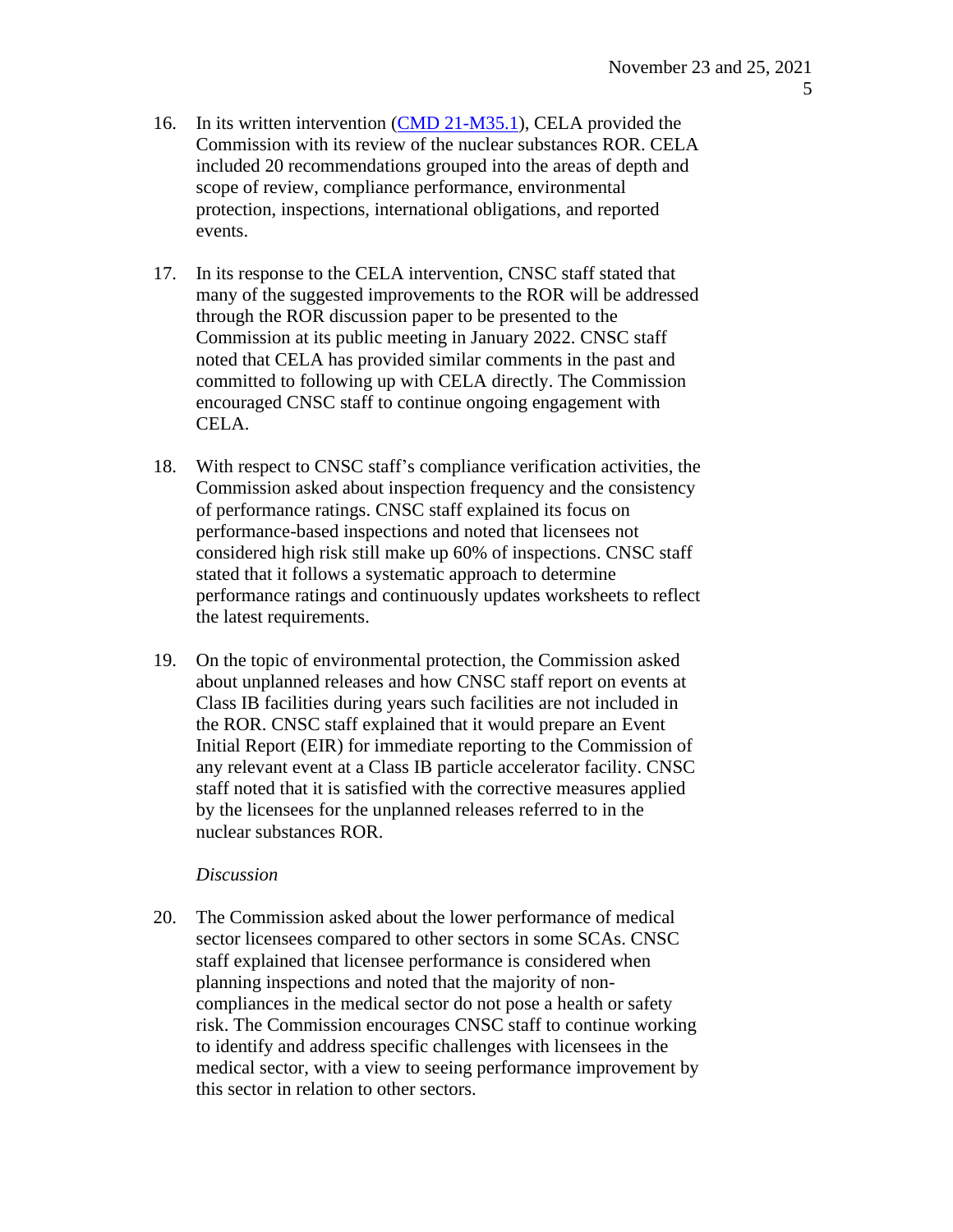- 21. Asked about its compliance activities during the COVID-19 pandemic, CNSC staff explained its risk-informed regulatory plan and associated inspection frequency. With respect to security inspections at Class IB facilities, CNSC staff stated that COVID-19 will not impact the 5-year inspection frequency. CNSC staff discussed the necessary use and limitations of remote inspections during the pandemic. CNSC staff noted that other compliance oversight activities, such as event reports, complement inspections and that it has observed improved effectiveness of remote licensee interviews compared to in person interviews. The Commission is satisfied that CNSC staff will apply a hybrid inspection model that makes use of both on-site and remote inspections as appropriate to verify licensee compliance.
- 22. Regarding the status of the MMA site, CNSC staff confirmed that the site has been secured through the changing of locks, the use of lockout tags, and site walkdowns by a third party every second day. CNSC staff noted that discussions with various parties are ongoing to determine possible regulatory actions, such as ordering certain actions. In parallel, CNSC staff are working to safely characterize the material on site with a view to its ultimate removal.
- 23. Concerning its engagement activities, CNSC staff stated that it encourages Indigenous Nations and communities to raise any concerns related to the sectors covered in the nuclear substances ROR. CNSC staff explained that it provides specific outreach on transportation, as there are often few questions related to other sectors within the nuclear substances ROR. On the topic of public interest in the nuclear substances ROR, CNSC staff suggested that the pandemic and CNSC staff's targeted engagement activities in the past year were possible reasons for reduced interest in the ROR compared to previous years.
- 24. The Commission noted the consistent history of relatively higher radiation exposures in the industrial sector over time. CNSC staff explained that, given the number of individuals being monitored and the nature of the work, some relatively higher doses necessarily occur each year. CNSC staff noted that it has provided fixed gauge licensees with guidance, such as checklists, to improve compliance performance.
- 25. The Commission noted the quality and depth of the nuclear substances ROR and CNSC staff's responses to Commission members' questions.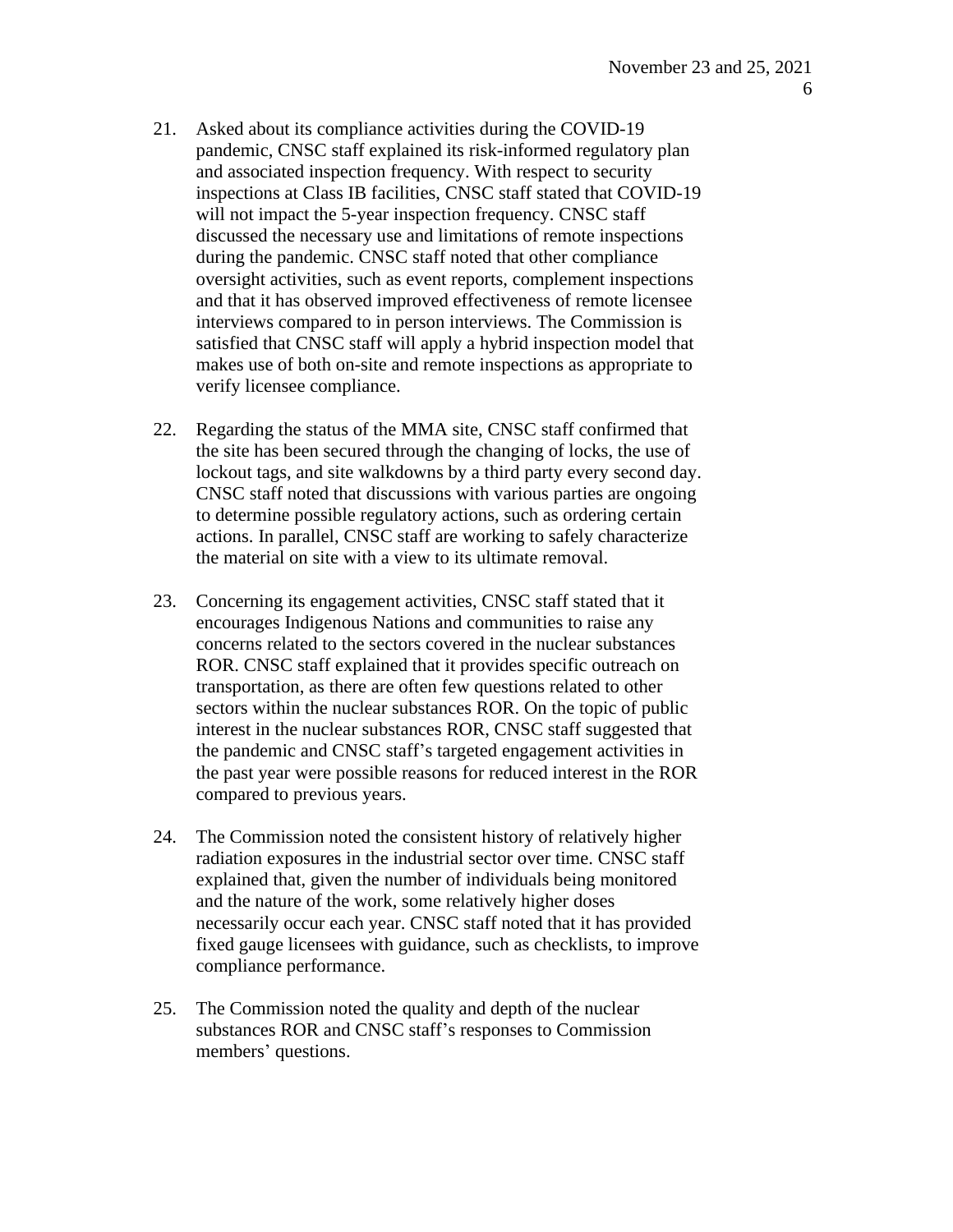Regulatory Oversight Report for Canadian Nuclear Laboratories Sites: 2020

- 26. With reference to CMD [21-M32](https://www.nuclearsafety.gc.ca/eng/the-commission/meetings/cmd/pdf/CMD21/CMD21-M32.pdf) and CMD [21-M32.A,](https://www.nuclearsafety.gc.ca/eng/the-commission/meetings/cmd/pdf/CMD21/CMD21-M32-A.pdf) CNSC staff presented its 2020 ROR for the Canadian Nuclear Laboratories (CNL) sites (the CNL ROR). The Commission appreciated the efforts of CNSC staff in producing a plain language summary of the CNL ROR. The CNL ROR summarizes the safety performance of the following sites:
	- Chalk River Laboratories (CRL);
	- Whiteshell Laboratories (WL);
	- the Port Hope Area Initiative (PHAI), which includes the Port Hope Project and the Port Granby Project; and
	- CNL's 3 prototype power reactor waste facilities, which includes the Douglas Point waste facility, the Gentilly-1 waste facility, and the Nuclear Power Demonstration waste facility.
- 27. The CNL ROR included the following information:
	- an overview of each CNL site;
	- CNSC staff's regulatory oversight activities, including inspections and enforcement;
	- CNSC staff's assessment in each SCA, with a focus on the radiation protection, conventional health and safety, and environmental protection SCAs;
	- events, including the COVID-19 pandemic and others reported by CNL; and
	- stakeholder engagement activities performed by CNL and CNSC staff.
- 28. In addition, CNSC staff's presentation provided:
	- errata in the CNL ROR, including a change in the performance rating for the security SCA at WL from satisfactory to below expectations;
	- changes to the format of the 2020 CNL ROR; and
	- an overview of the key intervention themes, including Indigenous engagement and the scope of the CNL ROR.
- 29. CNSC staff informed the Commission that all CNL sites operated safely in 2020. Doses to workers and the public were below regulatory limits, workers were protected from conventional health and safety risks, and environmental releases were below regulatory limits.
- 30. In its submission [\(CMD 21-M32.1\)](https://www.nuclearsafety.gc.ca/eng/the-commission/meetings/cmd/pdf/CMD21/CMD21-M32-1.pdf), CNL provided the Commission with details on the PHAI. CNL highlighted its public engagement activities and the completion of the Port Granby storage mound. CNL also provided an overview of the status of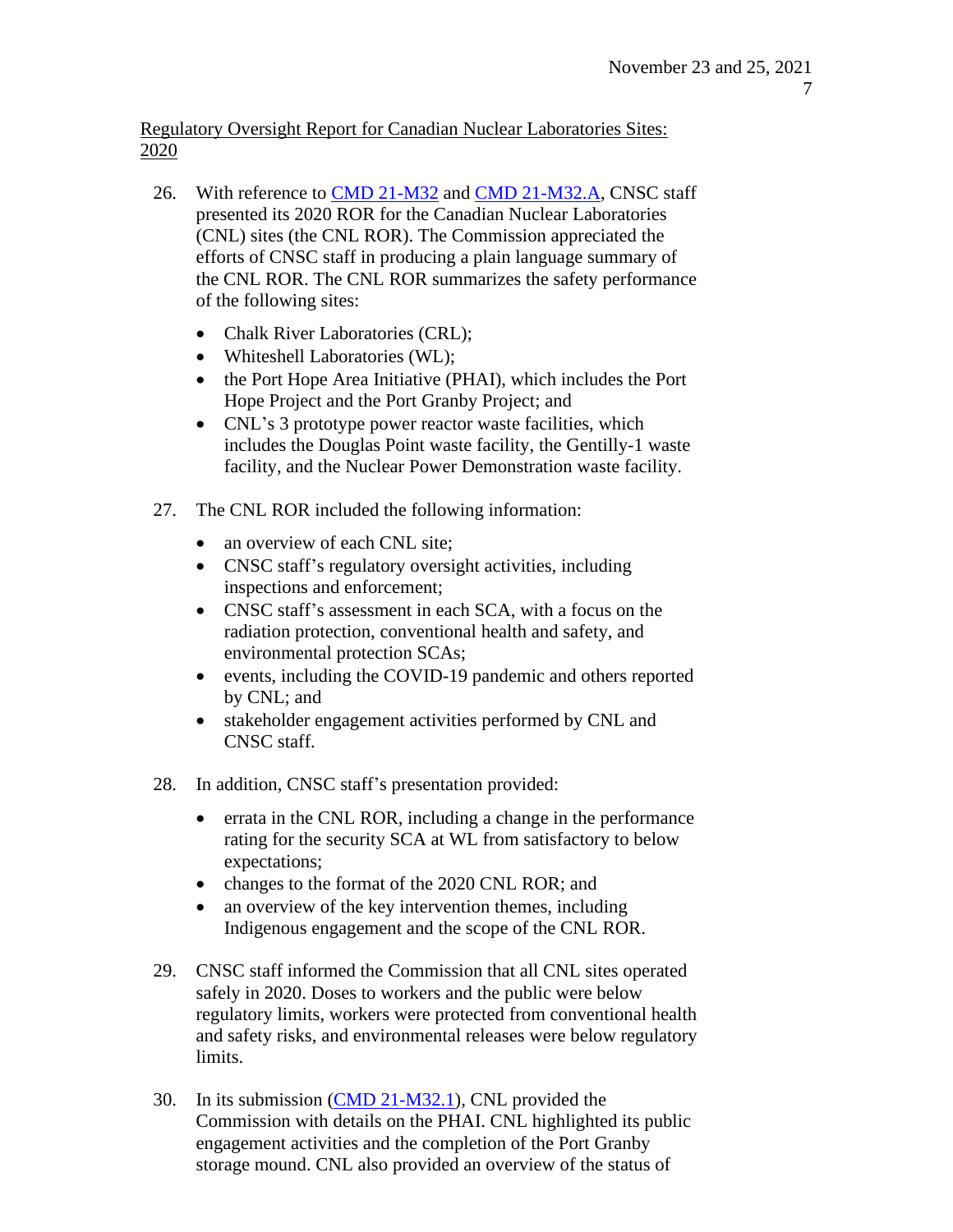remediation activities in the Port Hope area. Additionally, CNL provided a summary of its response to, and the challenges associated with, the COVID-19 pandemic and CNL's commitment to the safe operation of its sites.

#### *Interventions*

- 31. With respect to the CNSC's PFP, the FRC recommended that up to \$99,558.50 in [participant funding](https://nuclearsafety.gc.ca/eng/the-commission/participant-funding-program/opportunities/pfp-2021-CNL-ROR.cfm) be provided to the following 8 applicants:
	- Algonquins of Ontario
	- Canadian Environmental Law Association
	- Kebaowek First Nation
	- Grand Council Treaty #3
	- Manitoba Métis Federation
	- Métis Nation of Ontario
	- Curve Lake First Nation
	- Historic Saugeen Métis
- 32. The Manitoba Métis Federation (MMF) provided the Commission with an oral presentation and written submission [\(CMD 21-M32.4](https://www.nuclearsafety.gc.ca/eng/the-commission/meetings/cmd/pdf/CMD21/CMD21-M32-4.pdf)) and [CMD 21-M32.4A\)](https://www.nuclearsafety.gc.ca/eng/the-commission/meetings/cmd/pdf/CMD21/CMD21-M32-4A.pdf) that focused on CNL's performance at WL. The MMF expressed its concerns and made recommendations regarding remote compliance assessments, environmental monitoring, and Métis participation in environmental protection and monitoring activities.
- 33. The Commission asked about the involvement of Indigenous Nations and communities in monitoring programs in the vicinity of WL. CNSC staff discussed ongoing work to establish a communications protocol with the MMF and expressed the benefits, including improved understanding of the surrounding natural environment, of working with Indigenous Nations and communities. Regarding the CNSC's Independent Environmental Monitoring Program (IEMP), CNSC staff confirmed that the IEMP most recently took samples in the WL area in 2017, and that CNSC staff plan to return in 2022. A CNL representative added that CNL has included MMF's suggestions in the list of foodstuffs it monitors. An MMF representative stressed the importance of further collaboration and including the knowledge and perspective of Indigenous Nations and communities in the monitoring process.
- 34. Asked about environmental protection, CNSC staff discussed the upcoming WL environmental risk assessment (ERA) that is expected to be submitted by CNL in 2022. Regarding releases of fission products detailed in appendix K of the CNL ROR, a CNL representative explained that the reported quantities of these materials are well bellow the applicable release limits. With respect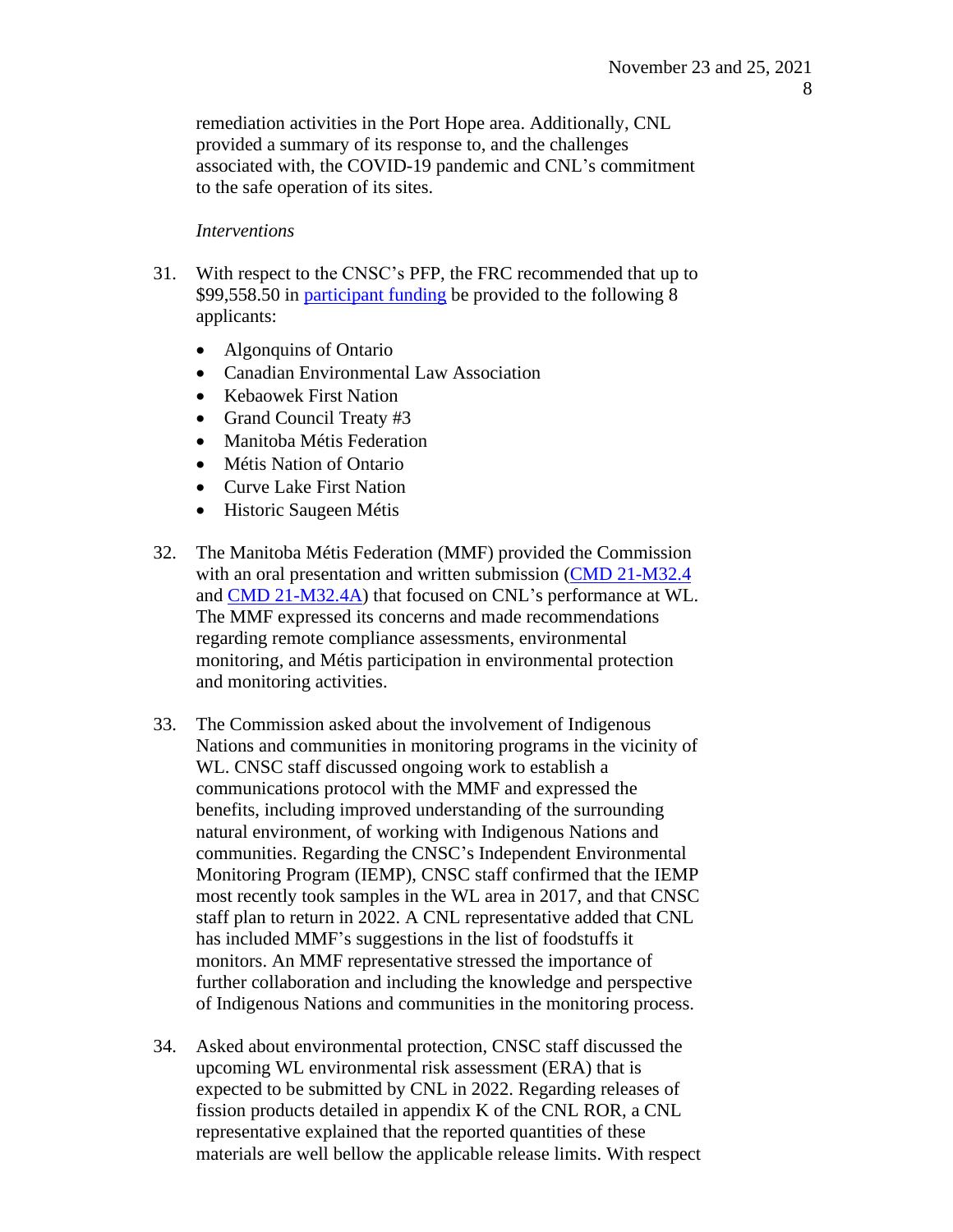to plutonium, the CNL representative noted that the reported value is calculated using the minimum detection limit of the monitoring equipment, and that no plutonium has been detected above this limit. The Commission notes the possible confusion that could result from the use of logarithmic scales when comparing small quantities to their respective release limits.

- 35. Regarding virtual inspections, CNSC staff acknowledged limitations associated with conducting inspections virtually. To compensate, CNSC staff increased the scope of remote inspections, such as having additional licensee staff interviews, during 2020. The Commission notes the challenges posed by COVID-19 on CNSC staff's inspections and encourages CNSC staff to continue to evaluate the use of virtual inspections and how they fit in a hybrid inspection program.
- 36. The Grand Council Treaty #3 (Treaty #3) provided an oral presentation and written submission [\(CMD 21-M32.7](https://www.nuclearsafety.gc.ca/eng/the-commission/meetings/cmd/pdf/CMD21/CMD21-M32-7.pdf) and [CMD](https://www.nuclearsafety.gc.ca/eng/the-commission/meetings/cmd/pdf/CMD21/CMD21-M32-7A.pdf) [21-M32.7A\)](https://www.nuclearsafety.gc.ca/eng/the-commission/meetings/cmd/pdf/CMD21/CMD21-M32-7A.pdf) summarizing the recent engagement sessions between CNSC staff and Treaty #3 and providing feedback on the CNL ROR. Treaty #3 highlighted the need to incorporate into RORs Manito Aki Inakonigaawin, which is the Great Earth Law, and the Nibi declaration, which is a way for Treaty #3 to explain the Anishinaabe relationship to water.
- 37. The Commission asked CNSC staff about the CNSC's plans for formalized long-term engagement with Indigenous Nations and communities. CNSC staff explained that while the CNSC has formal engagement agreements with 4 Indigenous Nations and communities, it has engaged with, and would like to eventually establish long-term agreements with, all of those listed in Appendix A of the CNL ROR.
- 38. Asked about direct engagement with CNL, a Treaty #3 representative stated that although CNL has reached out, Treaty #3 would appreciate more engagement. A CNL representative expressed that CNL is open to increased frequency of engagement with Treaty #3 on topics including transportation. CNSC staff expressed that it posts information on the CNSC website when there is high public interest and recently held interactive public webinars on transport.
- 39. The Kebaowek First Nation (KFN) provided an oral presentation and written submission [\(CMD 21-M32.6](https://www.nuclearsafety.gc.ca/eng/the-commission/meetings/cmd/pdf/CMD21/CMD21-M32-6.pdf) and CMD [21-M32.6A\)](https://www.nuclearsafety.gc.ca/eng/the-commission/meetings/cmd/pdf/CMD21/CMD21-M32-6A.pdf) focused on CRL. The KFN raised concerns regarding consultation with Indigenous Nations and communities, the inclusion of Indigenous Knowledge, waste management, and the possible impacts of climate change.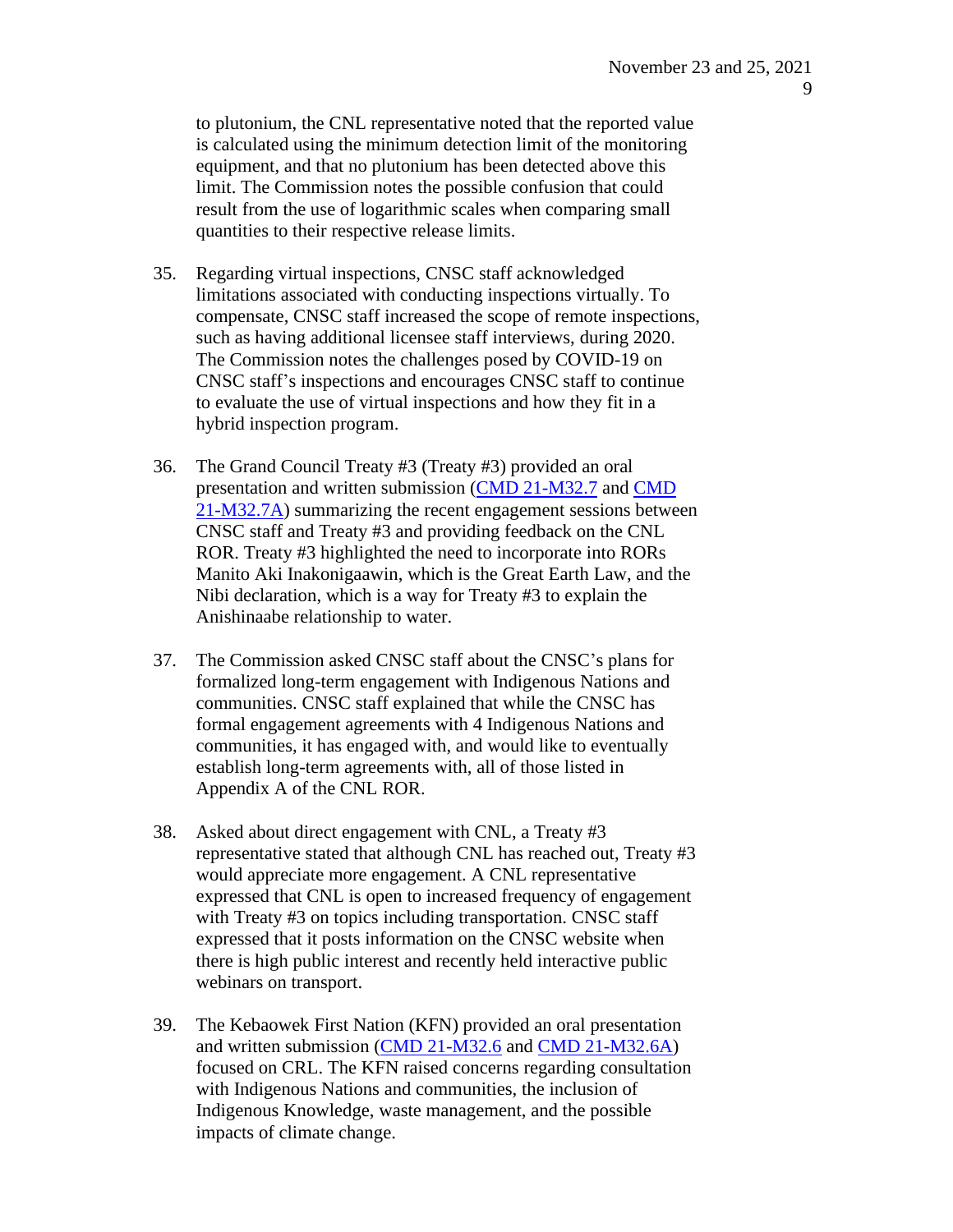- 40. The Commission asked CNSC staff for more information on consultation and engagement activities with the KFN. CNSC staff discussed recent meetings with the KFN and reported that the KFN recently resumed working directly with the CNSC rather than National Resources Canada. CNSC staff added that it coordinates with other Crown entities on processes where the CNSC is the lead Crown agency. Regarding the [Indigenous Knowledge](https://nuclearsafety.gc.ca/eng/resources/aboriginal-consultation/indigenous-knowledge-policy.cfm) Policy [Framework,](https://nuclearsafety.gc.ca/eng/resources/aboriginal-consultation/indigenous-knowledge-policy.cfm) CNSC staff stated that it sought feedback from Indigenous Nations and communities on the policy framework, and that CNSC staff will continue to update the document based on the feedback it receives.
- 41. With respect to waste management, a CNL representative explained that CNL has an integrated waste strategy  $(IVS)^3$ , which guides waste management planning. The CNL representative added that 90% of eligible material has been repatriated to the United States and that CNL is pursuing other repatriation opportunities. Concerning the transportation of waste materials, CNSC staff stated that the *[Packaging and Transport of Nuclear Substances](https://laws-lois.justice.gc.ca/eng/regulations/sor-2015-145/index.html) [Regulations, 2015](https://laws-lois.justice.gc.ca/eng/regulations/sor-2015-145/index.html)*<sup>4</sup> do not establish routing requirements, and that safety relies on the design of the transport packages.
- 42. The Algonquins of Ontario (AOO) provided a written submission (CMD [21-M32.2\)](https://www.nuclearsafety.gc.ca/eng/the-commission/meetings/cmd/pdf/CMD21/CMD21-M32-2.pdf) summarizing its review of the CNL ROR. The AOO made 6 requests for further information and provided 5 comments with associated recommendations in relation to the CNL ROR. The AOO also noted the collaborative work between CNSC, CNL and Atomic Energy of Canada Ltd. (AECL), which was completed to improve consultation with the AOO.
- 43. With respect to the monitoring of radiological doses to persons offsite from nuclear facilities, CNSC staff provided details on public dose calculations based on derived release limits<sup>5</sup>. CNSC staff explained that these calculations consider representative people, such as members of Indigenous Nations and communities living in the area. A CNL representative added that CNL routinely reviews its work to set appropriate action levels.
- 44. Asked about the burden of consultation imposed on the AOO by various government agencies, CNSC staff stated that it tries to make engagement as consistent and predictable as possible. CNSC staff noted that it has passed these concerns on to other federal government agencies and understands that capacity is a concern for

<sup>&</sup>lt;sup>3</sup> The CNL IWS is available on [CNL's website.](http://www.cnl.ca/wp-content/uploads/2021/03/Canadian-Nuclear-Laboratories-Integrated-Waste-Strategy-REV-1_.pdf)

<sup>4</sup> SOR/2015-145

<sup>&</sup>lt;sup>5</sup> Derived release limits (DRLs) represent an estimate of a release that could result in a dose of at most 1 mSv to an exposed member of the public. DRLs are calculated using Canadian Standards Association (CSA) Group Standard CSA N288.1-14, *Guidelines for calculating derived release limits for radioactive materials in airborne and liquid effluents for normal operation of nuclear facilities*.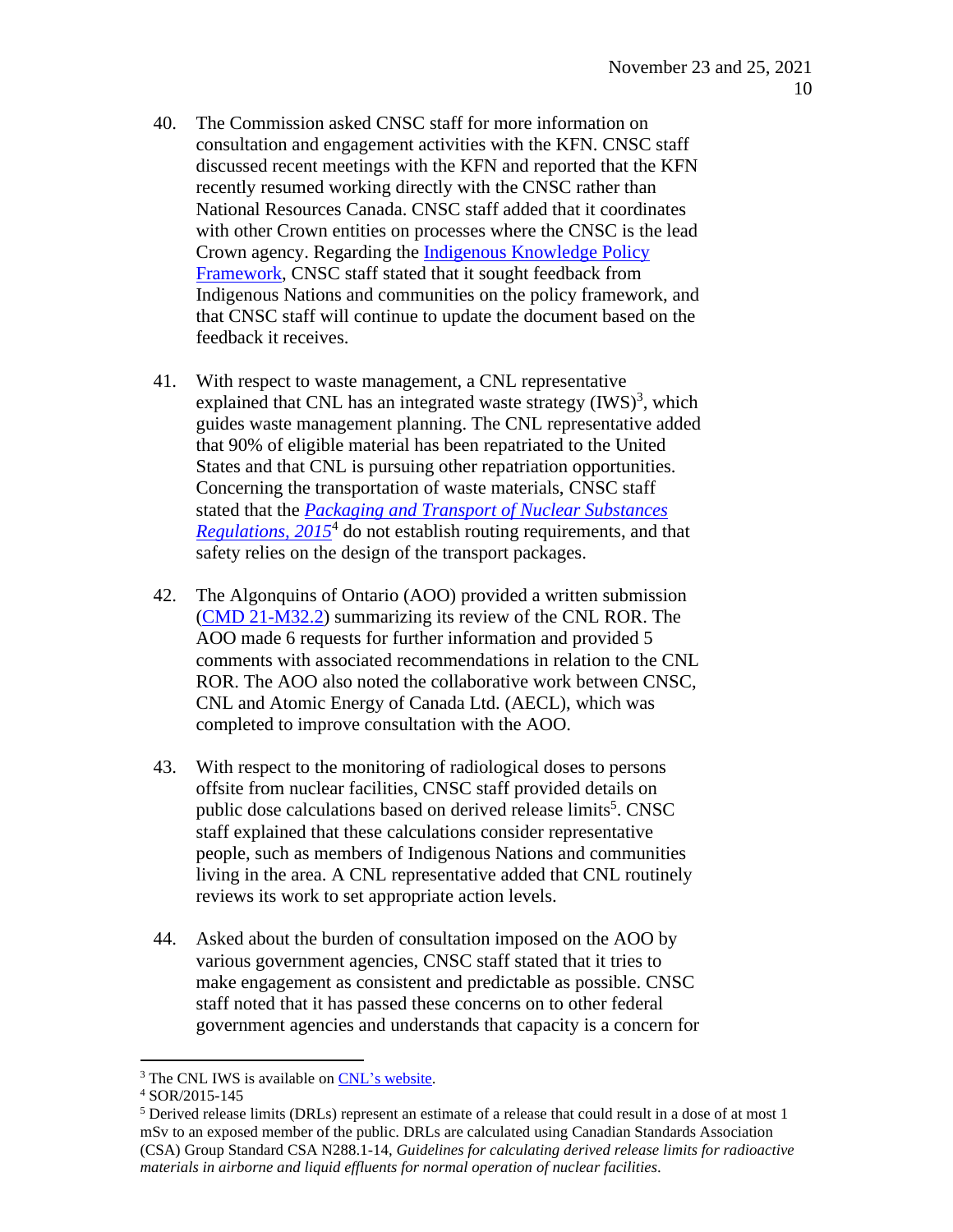the AOO and other Indigenous Nations and communities. On engagement in general, a CNL representative added that CNL invites members of local Indigenous Nations and communities to observe onsite activities, such as archaeological digs, and to participate in its Environmental Stewardship Council.

- 45. Regarding the limited information provided on enforcement actions, CNSC staff noted that the non-compliances discussed in the CNL ROR were of low risk. CNSC staff added that information on enforcement activities is available on the CNSC website and can also be provided upon request.
- 46. The Historic Saugeen Métis (HSM) spoke about their written submission [\(CMD 21-M32.9\)](https://www.nuclearsafety.gc.ca/eng/the-commission/meetings/cmd/pdf/CMD21/CMD21-M32-9.pdf) expressing that it found the CNL ROR satisfactory and acknowledging CNL's efforts in engaging with the HSM. The HSM also highlighted the importance of continued engagement and its long-term involvement in the ongoing management and decommissioning of the [Douglas Point](https://nuclearsafety.gc.ca/eng/reactors/research-reactors/other-reactor-facilities/douglas-point-waste-facility.cfm) [prototype power reactor](https://nuclearsafety.gc.ca/eng/reactors/research-reactors/other-reactor-facilities/douglas-point-waste-facility.cfm) waste facility.
- 47. The Commission asked CNSC staff how the staff manages the requests and recommendations it receives from Indigenous Nations and communities. CNSC staff stated that it carefully considers interventions, tracks all comments and recommendations it receives, and plans to follow up with each Indigenous Nation and community. Asked about any areas where engagement could be improved, an HSM representative stated that it takes time to complete the learning and understanding associated with legacy issues that stem from a lack of involvement in the early stages of past nuclear projects.
- 48. Curve Lake First Nation (CLFN) provided a written submission [\(CMD 21-M32.5\)](https://www.nuclearsafety.gc.ca/eng/the-commission/meetings/cmd/pdf/CMD21/CMD21-M32-5.pdf) reviewing the CNL ROR. CLFN highlighted the lack of focus on Indigenous Nations and communities in the CNL ROR and insufficient regard for Indigenous Knowledge. CLFN also included specific examples in the CNL ROR as opportunities for improvement.
- 49. The Commission appreciates the submission and perspective of CLFN. The Commission found the CLFN submission provided valuable examples of how to integrate Indigenous Knowledge and western science. The Commission notes the benefit of including more specific references to Indigenous Nations and communities and maps outlining territories in CNSC documents. Asked about including more qualitative information in IEMP reports, CNSC staff explained that it hopes to work with Indigenous Nations and communities to make this possible.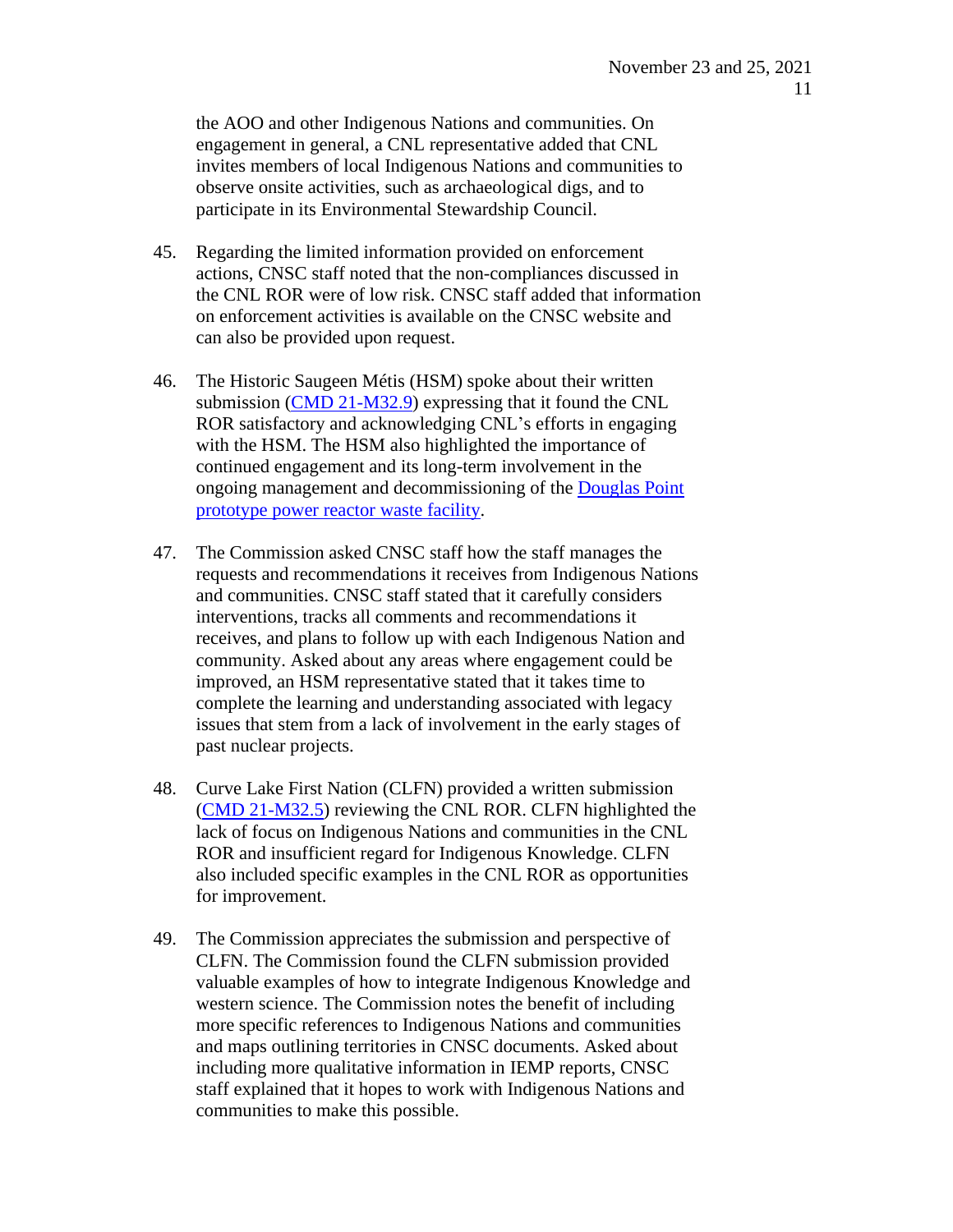- 50. The Métis Nation of Ontario (MNO) provided its review of the CNL ROR as a written submission (CMD [21-M32.8\)](https://www.nuclearsafety.gc.ca/eng/the-commission/meetings/cmd/pdf/CMD21/CMD21-M32-8.pdf). The MNO's key comments included suggesting that RORs describe engagement activities per Indigenous Nation and community and include the tracking of commitments the CNSC has made. Asked if the concerns raised by different Indigenous Nations and communities are similar, CNSC staff explained that each Indigenous Nation and community generally has unique issues and concerns.
- 51. The Canadian Environmental Law Association (CELA) and the Concerned Citizens of Renfrew County and Area (CCRCA) provided a written submission [\(CMD 21-M32.3\)](https://www.nuclearsafety.gc.ca/eng/the-commission/meetings/cmd/pdf/CMD21/CMD21-M32-3.pdf) that assessed the CNL ROR. CELA and CCRCA included 43 recommendations to make requests for further information and to improve the CNL ROR. These 43 recommendations consider the scope of the ROR process, decommissioning, radiation protection, resilience to climate change and waste management, as well as specific comments on the CNL ROR. CNSC staff stated that its review of the ROR process will be presented to the Commission in January 2022.
- 52. The Commission asked CNSC staff about the general process for intervening with respect to RORs and associated public outreach. The Commission Secretary explained that oral presentations from Indigenous Nations and communities are accepted regarding RORs in recognition of their oral tradition and in the spirit of reconciliation, and that public participation in RORs will be a point of discussion at a future [Commission](http://nuclearsafety.gc.ca/eng/the-commission/pdf/22-M1-NoticeCommissionMeeting-Jan26-27-2022-e.pdf) proceeding. With respect to webinars and other outreach associated with RORs, CNSC staff stated that it ceased offering these sessions due to low attendance and a lack of interest from participants. CNSC staff added that it focuses on Indigenous Nations and communities, which demonstrate the majority of interest.
- 53. Regarding CNL's decommissioning and waste management projects, CNSC staff stated that CNL is currently authorized to decommission the WL site, including the dismantling of the reactor. CNSC staff noted that the current authorization does not include in-situ decommissioning. A CNL representative explained that it provides project information to the public through the [Canadian Impact](https://iaac-aeic.gc.ca/050/evaluations) Assessment Registry, under the *[Impact](https://laws.justice.gc.ca/eng/acts/I-2.75/FullText.html) [Assessment](https://laws.justice.gc.ca/eng/acts/I-2.75/FullText.html) Act<sup>6</sup>* .
- 54. On the topic of environmental releases, CNSC staff indicated that it is working with the National Pollutant Release Inventory (NPRI) to include links to the CNSC's radionuclide data.

 $6$  S.C. 2019, c. 28, s. 1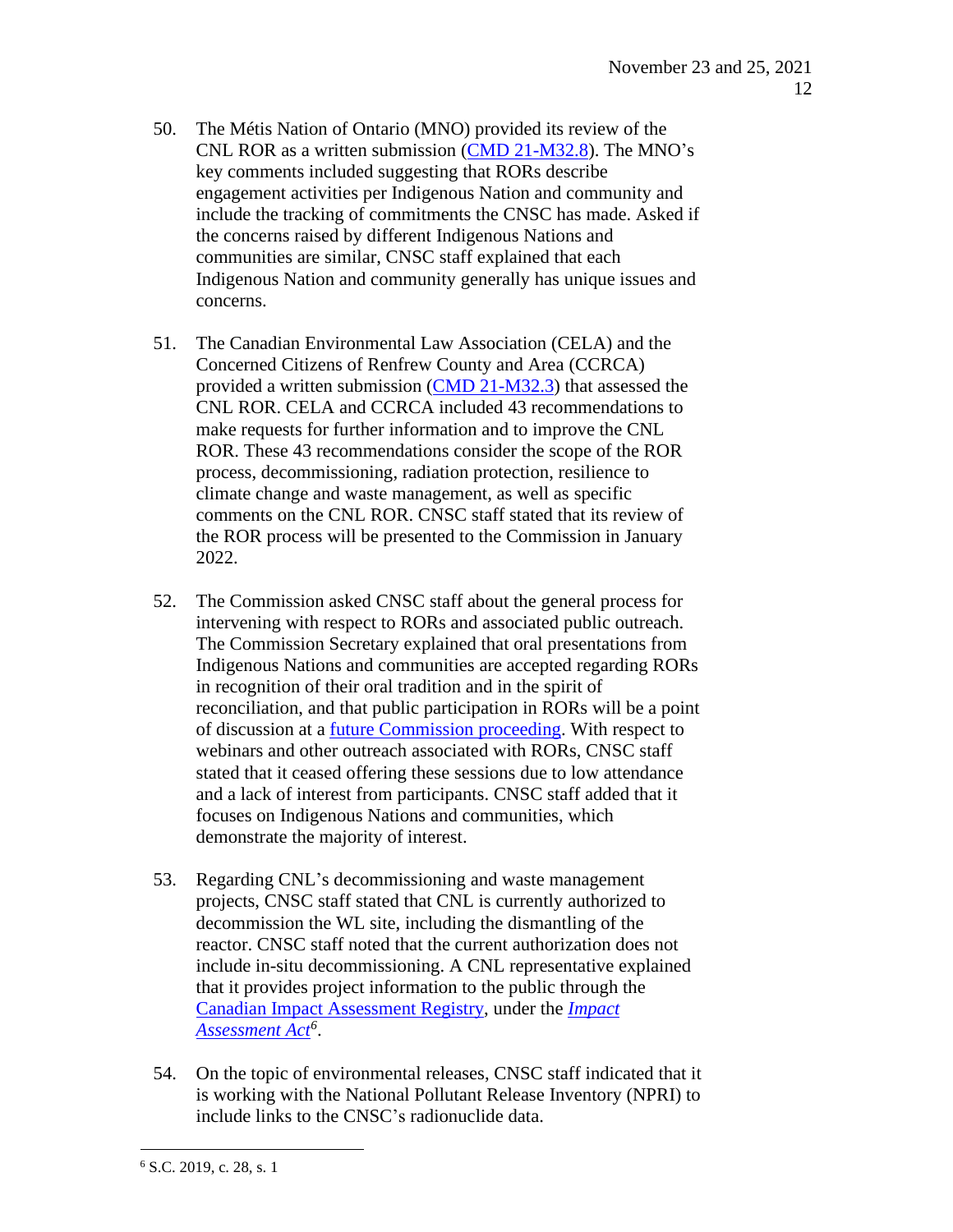- 55. A CNL representative discussed using the older water treatment plant as mitigation during heavy rainfall and increasing the on-site water storage at both its Port Hope and Port Granby sites following past instances of releases of untreated water from the PHAI, which did not pose any significant risk to the public or the environment. Another CNL representative added that CNL considers extreme weather and climate change in its planning, and that CNL reviews its plans annually to ensure they continue to reflect recent information.
- 56. Asked about performance ratings, CNSC staff explained that it assesses each CNL site with different methodologies, based on the licensed activities. CNSC staff summarized its approach, noting that a team of specialists determines the performance ratings informed by compliance results and trending.

### *Discussion*

- 57. The Commission asked about the level of detail provided in the CNL ROR for each SCA and how the selection of SCAs to highlight is done respecting CNL sites. CNSC staff informed the Commission that future RORs will include more details on each SCA. With respect to the lack of performance ratings for the safety analysis and fitness for service SCAs of the PHAI, CNSC staff explained that, as the facilities had not yet been constructed, these SCAs were considered inapplicable at the time the current licences were issued. CNSC staff discussed how aspects of these SCAs have been considered through other SCAs and that their applicability will be considered at the time of an application for licence renewal. CNSC staff added that it performed several inspections to evaluate building removal plans, which is included in the waste management SCA rather than physical design.
- 58. Asked about the comparatively high number of reported events and inspections at CRL, CNSC staff explained that regulatory oversight is commensurate with the risk of the activities being carried out at each site. CNSC staff noted that CRL is uniquely complex, with a dedicated CNSC site office. CNSC staff added that the number of reported events at CRL is not unexpected, given the nature of the work and higher risk activity at the site compared to other CNL sites.
- 59. The Commission appreciated the information provided by CNSC staff and intervenors in response to Commission members' questions.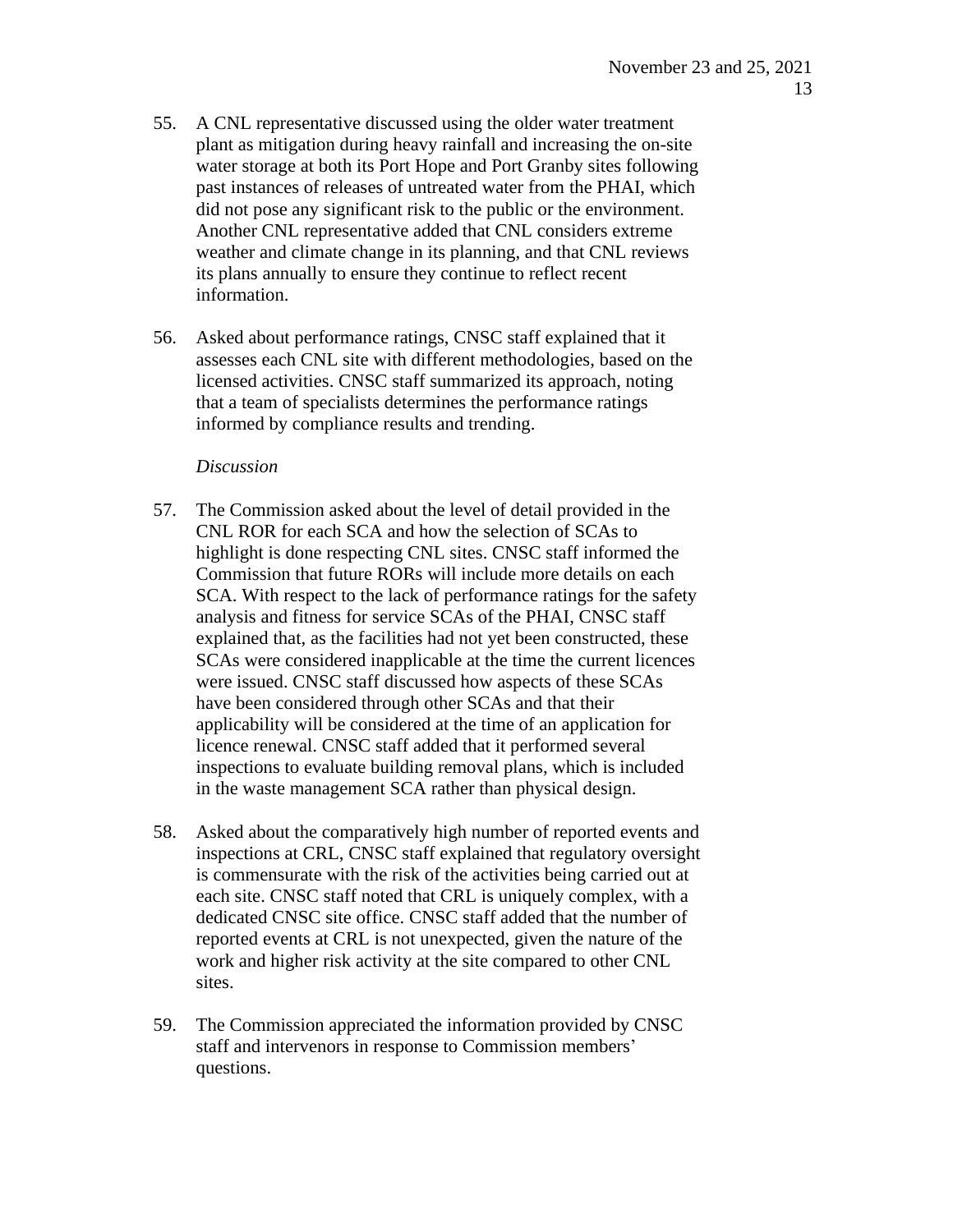# Closure of the Public Meeting

60. The public meeting closed at 5:11 p.m. EST on November 25, 2021. The Commission convened for a closed session to discuss a confidential security related matter involving prescribed information.

MacDonald, Dani (2009)

Recording Secretary

Date January 18, 2022

| Saumure, Deni | <b>The Pally signed by Saumure, Denis</b><br>v. »CA, O=GC, OU=CNSC-CCSN, CN="Saumure, Denis"<br>h: I have reviewed this document<br>in: your signing location here<br>022-01-18 08:56:22<br>leader Version: 9.7.1 |
|---------------|-------------------------------------------------------------------------------------------------------------------------------------------------------------------------------------------------------------------|
|               |                                                                                                                                                                                                                   |

Secretary<sup>7</sup>

January 18, 2022

Date

<sup>7</sup> On January 1, 2022 the Commission Secretary position became the Commission Registrar.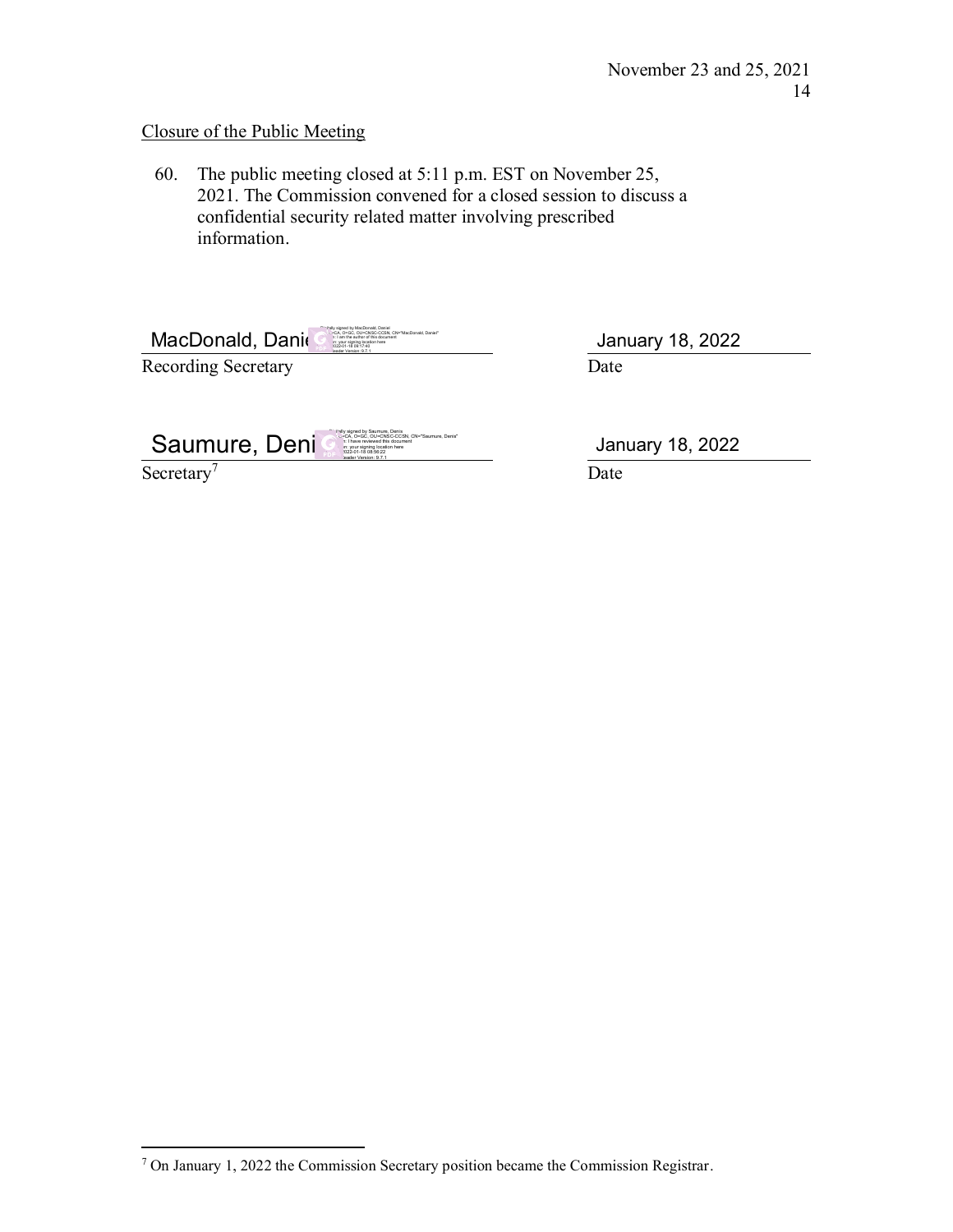# APPENDIX A

| <b>CMD</b>                                                                                                                                     | Date                                                                              | e-Docs No. |  |  |
|------------------------------------------------------------------------------------------------------------------------------------------------|-----------------------------------------------------------------------------------|------------|--|--|
| 21-M51                                                                                                                                         | 2021-10-22                                                                        | 6660957    |  |  |
|                                                                                                                                                | Notice of Virtual Meeting of the Commission on Tuesday, November 23 and 25, 2021  |            |  |  |
| 21-M52                                                                                                                                         | 2021-10-29                                                                        | 6667705    |  |  |
| Agenda of the Meeting of the Canadian Nuclear Safety Commission (CNSC) to be held<br>remotely on November 23 and 25, 2021                      |                                                                                   |            |  |  |
| 21-M52.A                                                                                                                                       | $2021 - 11 - 18$                                                                  | 6681445    |  |  |
| be held remotely on November 23 and 25, 2021                                                                                                   | Revised agenda of the Meeting of the Canadian Nuclear Safety Commission (CNSC) to |            |  |  |
| 21-M53                                                                                                                                         | 2021-11-05                                                                        | 6677972    |  |  |
|                                                                                                                                                | Approval of the Minutes of Commission Meetings held on September 3, 2021          |            |  |  |
| 21-M54                                                                                                                                         | $2021 - 11 - 17$                                                                  | 6677995    |  |  |
| Approval of the Minutes of Commission Meetings held on October 5, 2021                                                                         |                                                                                   |            |  |  |
| 21-M35                                                                                                                                         | 2021-09-09                                                                        | 6636892    |  |  |
| <b>Information Items</b>                                                                                                                       |                                                                                   |            |  |  |
| Regulatory Oversight Report on the Use of Nuclear Substances in Canada: 2020<br>Written submission from CNSC Staff                             |                                                                                   |            |  |  |
|                                                                                                                                                |                                                                                   | 6681380    |  |  |
| 21-M35.A<br><b>Information Items</b>                                                                                                           | 2021-11-16                                                                        |            |  |  |
| Regulatory Oversight Report on the Use of Nuclear Substances in Canada: 2020<br><b>Presentation from CNSC Staff</b>                            |                                                                                   |            |  |  |
| 21-M35.1                                                                                                                                       | 2021-10-25                                                                        | 6666857    |  |  |
| <b>Information Items</b>                                                                                                                       |                                                                                   |            |  |  |
| Regulatory Oversight Report on the Use of Nuclear Substances in Canada: 2020<br>Written submission from Canadian Environmental Law Association |                                                                                   |            |  |  |
| 21-M55                                                                                                                                         | 2021-11-17                                                                        | 6681581    |  |  |
| <b>Status Report</b>                                                                                                                           |                                                                                   |            |  |  |
| <b>Status Report on Power Reactors</b>                                                                                                         |                                                                                   |            |  |  |
| Written submission from CNSC Staff                                                                                                             |                                                                                   |            |  |  |
| 21-M32                                                                                                                                         | 2021-08-26                                                                        | 6628348    |  |  |
| <b>Information Item</b>                                                                                                                        |                                                                                   |            |  |  |
| Regulatory Oversight Report for Canadian Nuclear Laboratories (CNL) Sites: 2020<br>Written submission from CNSC Staff                          |                                                                                   |            |  |  |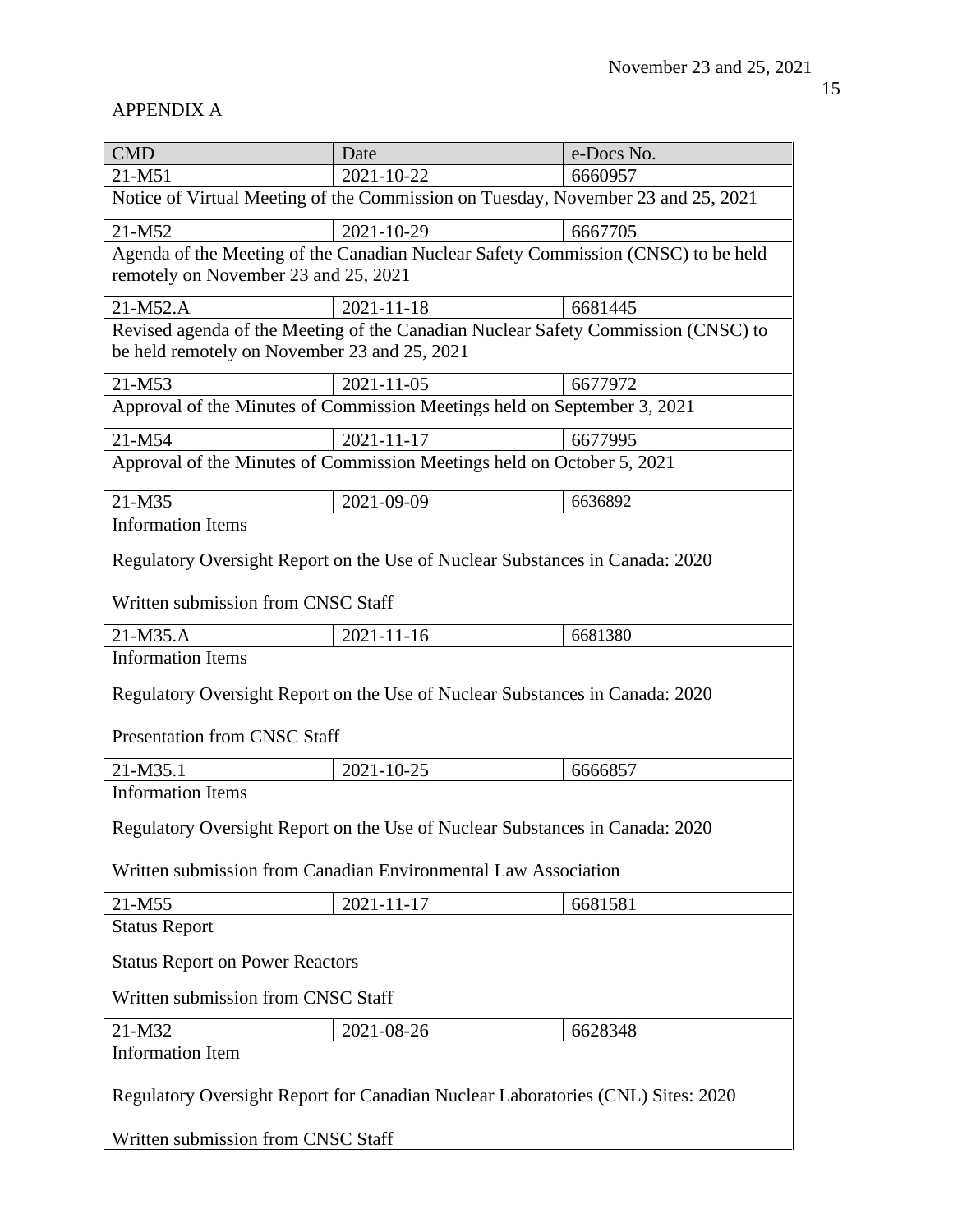| I<br>. .<br>۰.<br>×<br>v.<br>v |
|--------------------------------|

| <b>CMD</b>                                                                                                                  | Date                                                                            | e-Docs No. |  |  |
|-----------------------------------------------------------------------------------------------------------------------------|---------------------------------------------------------------------------------|------------|--|--|
| 21-M32.A                                                                                                                    | 2021-11-17                                                                      | 6681056    |  |  |
| <b>Information Item</b>                                                                                                     |                                                                                 |            |  |  |
| Regulatory Oversight Report for Canadian Nuclear Laboratories (CNL) Sites: 2020                                             |                                                                                 |            |  |  |
| <b>Presentation from CNSC Staff</b>                                                                                         |                                                                                 |            |  |  |
| 21-M32.B                                                                                                                    | 2021-11-17                                                                      | 6679862    |  |  |
| <b>Information Item</b>                                                                                                     |                                                                                 |            |  |  |
|                                                                                                                             | Regulatory Oversight Report for Canadian Nuclear Laboratories (CNL) Sites: 2020 |            |  |  |
|                                                                                                                             | Supplementary security submission from CNSC Staff (Protected-B (R))             |            |  |  |
| 21-M32.1                                                                                                                    | 2021-11-17                                                                      | 6679090    |  |  |
| <b>Information Item</b>                                                                                                     |                                                                                 |            |  |  |
| Regulatory Oversight Report for Canadian Nuclear Laboratories (CNL) Sites: 2020                                             |                                                                                 |            |  |  |
| Presentation from the Canadian Nuclear Laboratories                                                                         |                                                                                 |            |  |  |
| 21-M32.2                                                                                                                    | 2021-10-21                                                                      | 6667246    |  |  |
| <b>Information Item</b>                                                                                                     |                                                                                 |            |  |  |
| Regulatory Oversight Report for Canadian Nuclear Laboratories (CNL) Sites: 2020                                             |                                                                                 |            |  |  |
| Written submission from the Algonquins of Ontario                                                                           |                                                                                 |            |  |  |
| 21-M32.3                                                                                                                    | 2021-10-25                                                                      | 6667378    |  |  |
| <b>Information Item</b>                                                                                                     |                                                                                 |            |  |  |
| Regulatory Oversight Report for Canadian Nuclear Laboratories (CNL) Sites: 2020                                             |                                                                                 |            |  |  |
| Written submission from the Canadian Environmental Law Association and the<br>Concerned Citizens of Renfrew County and Area |                                                                                 |            |  |  |
| 21-M32.4                                                                                                                    | 2021-10-25                                                                      | 6667507    |  |  |
| <b>Information Item</b>                                                                                                     |                                                                                 |            |  |  |
| Regulatory Oversight Report for Canadian Nuclear Laboratories (CNL) Sites: 2020                                             |                                                                                 |            |  |  |
| Written submission from the Manitoba Métis Federation                                                                       |                                                                                 |            |  |  |
| 21-M32.4A                                                                                                                   | 2021-11-25                                                                      | 6682270    |  |  |
| <b>Information Item</b>                                                                                                     |                                                                                 |            |  |  |
| Regulatory Oversight Report for Canadian Nuclear Laboratories (CNL) Sites: 2020                                             |                                                                                 |            |  |  |
| Presentation from the Manitoba Métis Federation                                                                             |                                                                                 |            |  |  |